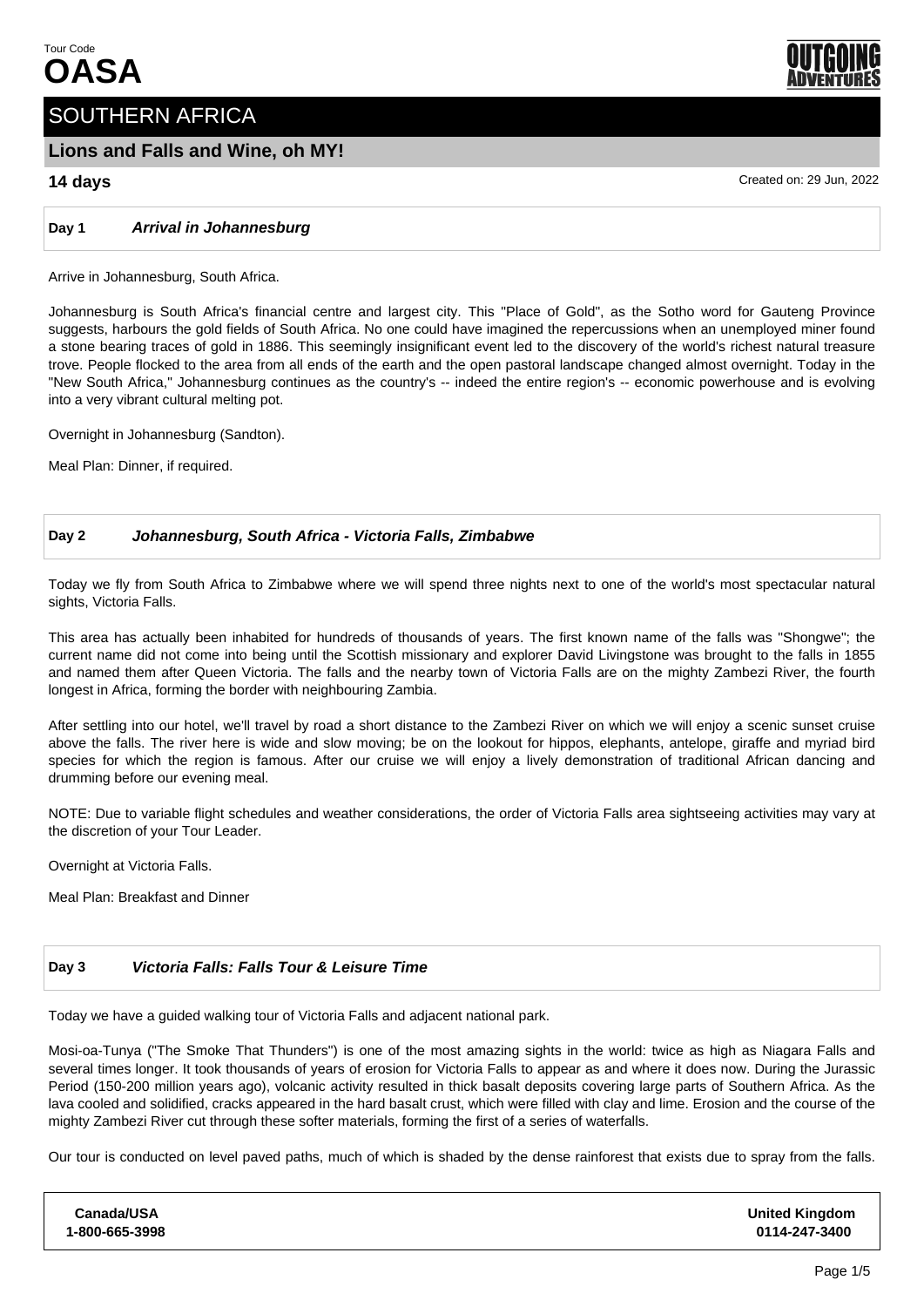

To walk to the farthest extent, with viewpoints along the way, is about one kilometre, the last part of which is without shade. We encourage you to go right to the dn, as the views are fantastic, including the best look at the famous Victoria Falls Bridge, the brainchild of Cecil Rhodes, part of his grand and unfulfilled Cape to Cairo railway scheme, even though he never visited the falls and died before construction of the bridge began.

The afternoon is yours to enjoy optional activities. You may relax by the pool, do some shopping in the village famous for local artisan crafts, travel to the Zambian side of the falls, or even go elephant back riding or sightseeing by micro-light aircraft or helicopter. Your Tour Leader can help plan your afternoon.

Overnight in Victoria Falls.

Meal Plan: Breakfast and Dinner

# **Day 4 Victoria Falls, Zimbabwe: Day Trip to Chobe Park, Botswana**

Today we make an early morning excursion into Botswana to visit Chobe National Park, located only 1.5 hours by road from Vic Falls. We complete Customs and Immigration formalities and continue with a fifteen-minute drive to the lodge that we will be using as a base for today's activities.

Our safari starts with a cruise on the Chobe River (shade and refreshments available) that takes us close to the waterfowl and wildlife on the river. Large flocks of birds, big pods of hippos and very large crocodiles can be viewed from the safety of your boat.

Our lunch (included today) is served back at the lodge overlooking the river.

After lunch we board open (covered) safari vehicles and head off into the park to view some of the 70,000 local elephants, buffalo herds, sable, wildebeest, giraffe, and with luck, some resident lion and hyena. The game drive meanders its way back to the park gates for Customs and Immigration formalities and the crossing of the Zambezi River into back into Zimbabwe and the road transfer back to our hotel, arriving at about 18:00.

Overnight in Victoria Falls (dinner on your own this evening).

Meal Plan: Breakfast and Lunch

# **Day 5 Victoria Falls, Zimbabwe - Johannesburg, South Africa**

Today we fly from Victoria Falls to Johannesburg.

Overnight in Johannesburg (Sandton).

Meal Plan: Breakfast and Dinner

# **Day 6 Johannesburg: Soweto & Apartheid Museum**

This morning we have a tour of the city of Soweto.

Soweto unto itself is actually one of the largest cities in Africa with an estimated population of 2 million. It also has one of the most dubious histories of any city in Africa, as it was the site of some of the more infamous events during the struggle against apartheid. The name "Soweto" simply stands for South Western Township, due to its location outside Johannesburg. It was here that thousands of black workers were forced to live in order to provide labour for the gold mines.

We will see the good, the bad, and the ugly of Soweto -- from affluent neighbourhoods to shanty towns; the world's largest hospital, Baragwanath; and the former homes of Soweto's Nobel Laureates, Desmond Tutu and Nelson Mandela. We also visit the excellent

| Canada/USA     | <b>United Kingdom</b> |
|----------------|-----------------------|
| 1-800-665-3998 | 0114-247-3400         |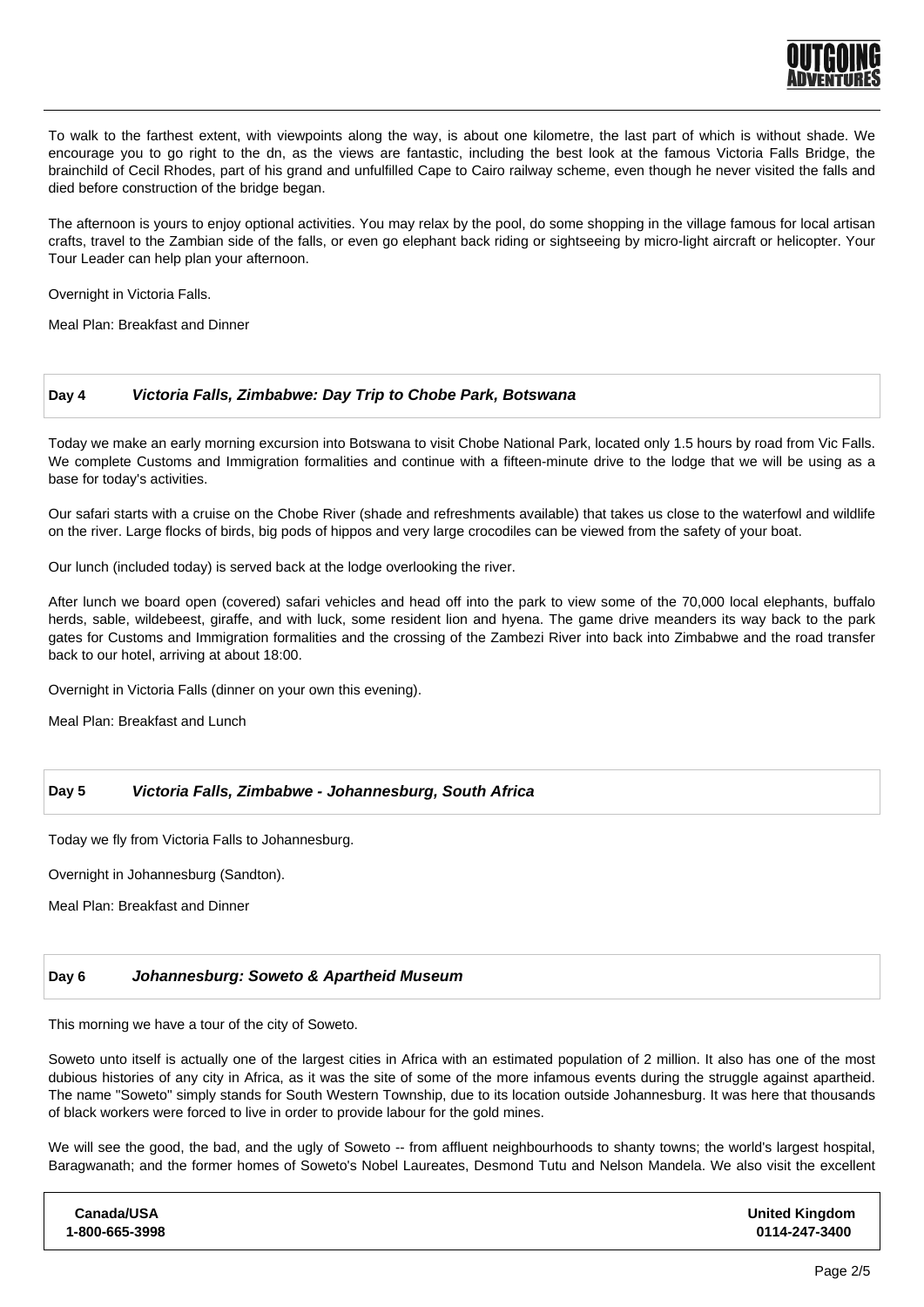

new museum dedicated to the victims of the 1976 Soweto Uprising.

We also visit the extraordinarily powerful Apartheid Museum, an obligatory stop for visitors and residents alike. The large blown-up photographs, metal cages and numerous monitors with continuous replays of apartheid scenes will make you feel that you were in the townships in the 70s and 80s, dodging police bullets or teargas canisters, or marching with thousands of school children.

Overnight in Johannesburg (Sandton).

Meal Plan: Breakfast and Dinner

# **Day 7 Johannesburg - Kruger National Park**

Today we travel by road to the vicinity of the Greater Kruger National Park region and Kapama River Lodge.\* Upon arrival we check in and have lunch at the lodge.

Kapama River Lodge is so named because it lies in a curve of the Kapama River, which is usually dry but floods from time to time and can reach the steps of the lodge swimming pool. A small permanent water source lies just beyond the perimeter fence attracting animals like antelopes, elephant and buffalo. Watch this truly African spectacle from the warm blue water of the big rim flow swimming pool, or relax in the shade of an umbrella on loungers around the pool.

This afternoon we enjoy a game drive in open safari vehicles.

\* While Kapama is our preferred property, we may substitute a lodge of similar quality/experience if Kapama is not available. Another reason for travellers to book as early as possible!

Overnight at a Private Reserve.

Meal Plan: Breakfast and Dinner

#### **Day 8 Kruger National Park Area**

Today we enjoy morning and afternoon game drives.

Expect an early wake up call for tea or coffee before heading out at first light. If you are lucky, the big cats will still be around after their night of hunting. This is 'Big 5' country (Lion, Leopard, Elephant, Rhino, and Buffalo) all of which are possible to see during a two-day safari.

There are also many other species to be seen, large and small, as well as fascinating plants and colourful birds. Stop halfway through the morning game drive for hot drinks from the Landrover snack box and return at around 9am for breakfast. During the rest of the day, you are likely to see wildlife like nyala antelope and vervet monkeys around the lodges.

Overnight Private Reserve.

Meal Plan: Breakfast, Lunch and Dinner

### **Day 9 Kruger National Park Area**

We have another full day of game viewing activities in the African bush.

Twice daily game drives in open 4x4 vehicles are led by highly trained and experienced rangers and trackers. Optional game walks are also offered, allowing guests a better chance to see some of the smaller creatures of the bush as well as an opportunity to learn more about the flora and fauna of the region and to have a chance to follow animal tracks in more detail.

**Canada/USA 1-800-665-3998 United Kingdom 0114-247-3400**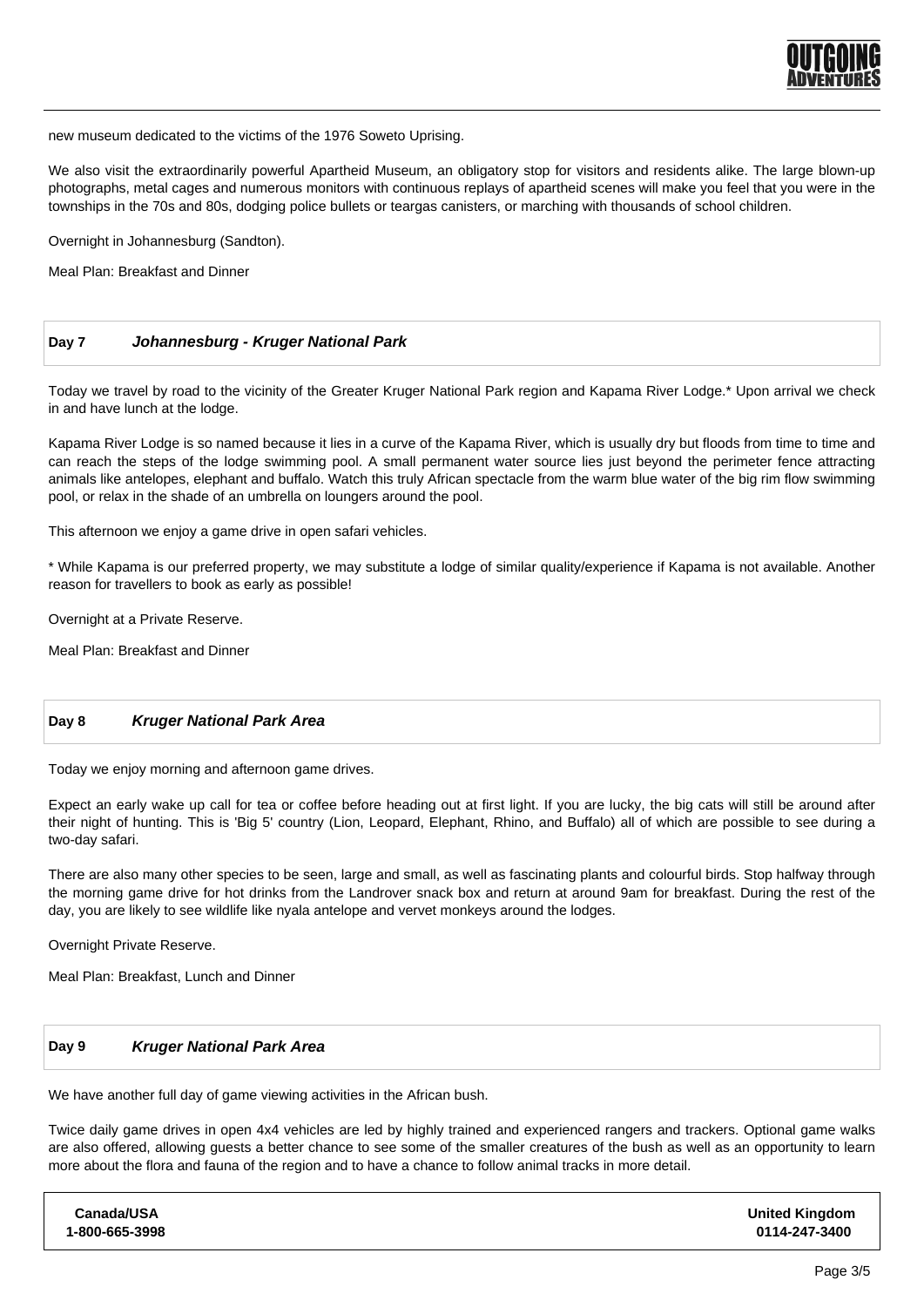

Overnight Private Reserve.

Meal Plan: Breakfast, Lunch and Dinner

# **Day 10 Kruger Park - Cape Town**

Today we fly to Cape Town (via Johannesburg), one of the world's most isolated and beautiful cities.

Although Cape Town's beauty is already legendary, it is fast becoming famous for its friendly, gay community located in what is often referred to as "De Waterkant Gay Village." Beyond the vibrant gay life, however, Cape Town, perched almost at the very tip of the continent, makes an ideal base for exploring the Cape Peninsula and Wine Country.

Overnight in Cape Town.

Meal Plan: Breakfast and Dinner

# **Day 11 Cape Town: Cape Peninsula Tour**

Today we tour Cape Town, one of the world's most spectacularly located cities. Cape Town is the seat of the Parliament which holds a six-month session here each year. We will see the Houses of Parliament, the Malay Quarter with its narrow streets and minarets and the Castle of Good Hope, South Africa's oldest building. We move on to the District Six Museum to view a moving collection of stories, pictures and memorabilia highlighting the colourful life of this suburb which now stands empty, thanks to the destruction of homes and forced removal or residents during the height of the Apartheid era.

We continue our tour of the Cape Peninsula, including a visit to the Cape of Good Hope Nature Reserve and Cape Point. The Nature Reserve is a wildflower, bird, and animal paradise on 77 sq km (30 sq miles) of the Cape Peninsula. The reserve is also home to eland, springbok, bontebok, baboon, and zebra. Within the reserve are Cape Point and the Cape of Good Hope, the most southwesterly point on the African continent.

We head north again up the Indian Ocean side of the peninsula, passing through Simonstown, founded by the Dutch in 1741 as a naval depot and named for Simon van der Stel, Governor of Cape Colony from 1679 to 1697. In 1814 the town became the headquarters of the British South Atlantic squadron. Today Simonstown is famous for its distinctly English architecture and atmosphere, and the southernmost train station on the continent. Depending on the season, we may stop at Boulders Beach to view a colony of South African penguins.

We complete our loop around the peninsula, past the well-watered eastern slopes of Table Mountain, Constantia, Bishops Court and the campuses of the University of Cape Town.

Overnight in Cape Town.

Meal Plan: Breakfast

#### **Day 12 The Cape Winelands**

We will start our day with a gondola trip to the top of Table Mountain, a sandstone plateau rising up above the city. The top is approximately 3km wide and at its highest point, Maclears Beacon, rises to 1085m/3,580 ft. Over the centuries it has become one of South Africa's most famous landmarks. The steep cliffs and rocky outcrops of the mountain play home to a number of plants and animals. The mountain is home to approximately 1,470 species of plants; more than the entire British Isles!

We then head for the Cape Winelands. The vineyards were originated at Constantia by Jan van Riebeeck in 1685, and were advanced in 1688 by Hugenot refugees who brought their vine seedlings and skills with them from France. The Cape's different soils

| Canada/USA     | <b>United Kingdom</b> |
|----------------|-----------------------|
| 1-800-665-3998 | 0114-247-3400         |